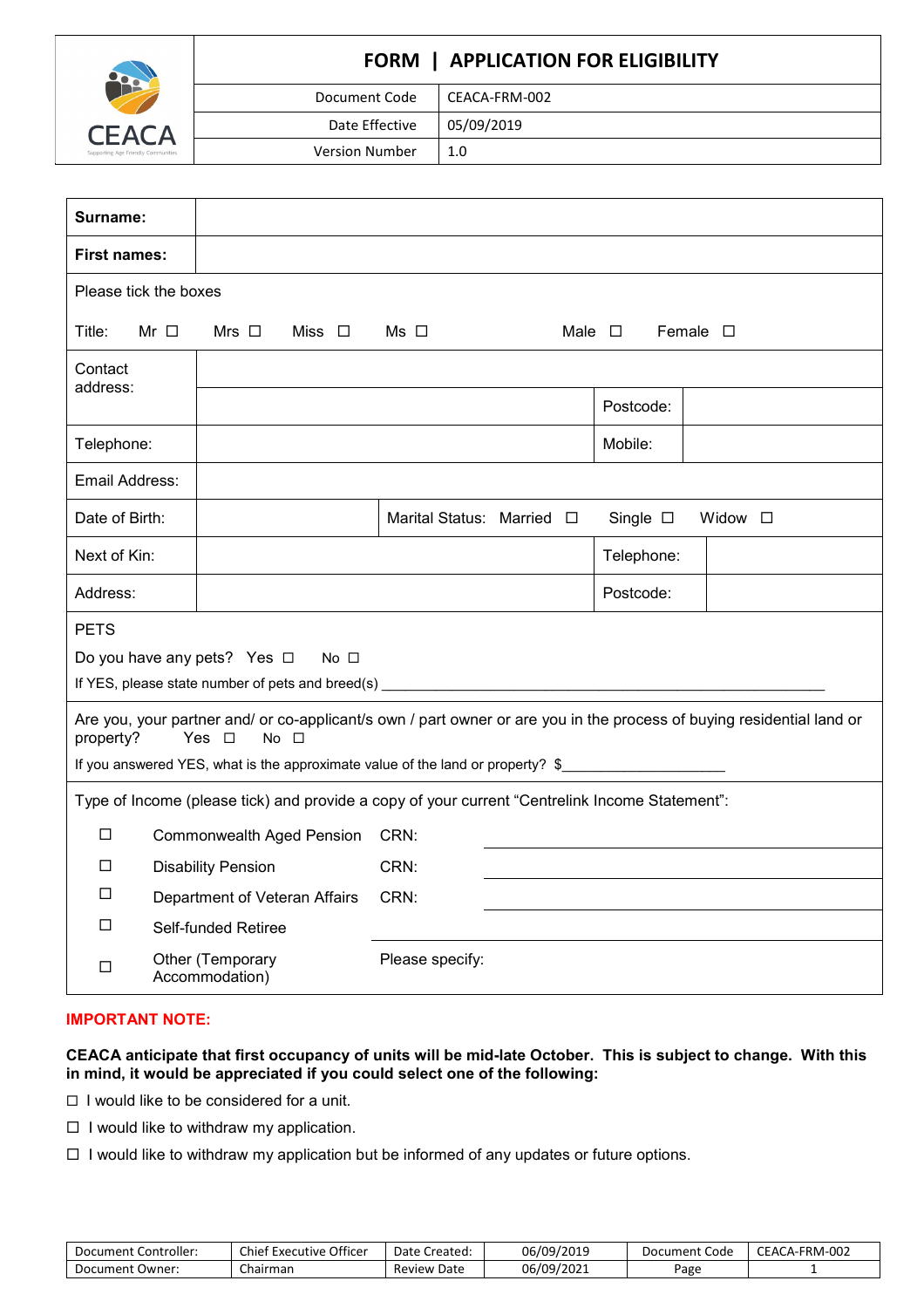

# **FORM | APPLICATION FOR ELIGIBILITY**

| Document Code         | CEACA-FRM-002 |
|-----------------------|---------------|
| Date Effective        | 05/09/2019    |
| <b>Version Number</b> | 1.0           |

Have you or your partner previously rented accommodation:

Yes  $\Box$  (Please complete rental referee details below)

No □ (Please provide a character reference)

| Please provide a rental referee/character reference: |  |            |  |           |  |
|------------------------------------------------------|--|------------|--|-----------|--|
| Name:                                                |  | Telephone: |  |           |  |
| Address:                                             |  |            |  |           |  |
|                                                      |  |            |  | Postcode: |  |

Please advise if you are interested in purchasing or renting a unit

Please provide your location preferences (Town and/or Shire) C*EACA units are available in 11 Shires – refer details attached*:

Preference 1 \_\_\_\_\_\_\_\_\_\_\_\_\_\_\_\_ Preference 2 \_\_\_\_\_\_\_\_\_\_\_\_\_\_\_\_\_ Preference 3 \_\_\_\_\_\_\_\_\_\_\_\_\_\_\_\_\_\_\_\_\_\_

| If you do not currently live in the Shire or Wheatbelt Region:                            |
|-------------------------------------------------------------------------------------------|
| Have you previously lived in the Region? Yes $\Box$<br>$No$ $\Box$                        |
| If yes, please state which town and length of stay                                        |
| Do you have family living in the Shire you wish to live in? Yes $\Box$<br>No <sub>1</sub> |
| Do you have family living in the Wheatbelt Region? Yes $\Box$<br>No $\Box$                |
| If yes, which town and length of residency                                                |

# **Disability / Medical Information:**

CEACA units are designed for independent living and as such, may assist tenants to source relevant local service providers to meet their ongoing needs, but will not recommend them. CEACA takes no responsibility for the provision of care or services by other agencies or providers. It is the responsibility of the tenant to conduct the relevant checks prior to entering into any agreements with them.

It is in your best interest to advise CEACA if anyone in your household has a disability or medical condition so that CEACA can provide you with the relevant contact details for services and organisations in the Wheatbelt area.

Does any member of your household have a disability? Yes  $\Box$  No  $\Box$ 

If YES, you will be asked to provide a letter from your GP confirming your ability to live independently.

| Document<br>: Controller: | Officer<br>Chief I<br>Executive | Date (<br>Created | 06/09/2019 | Code<br>Document | ACA-FRM-002<br>$\sim$ $\sim$ $\sim$<br>FΑO |
|---------------------------|---------------------------------|-------------------|------------|------------------|--------------------------------------------|
| Owner:<br>Document        | Chairman                        | Date<br>Review    | 06/09/2021 | Page             |                                            |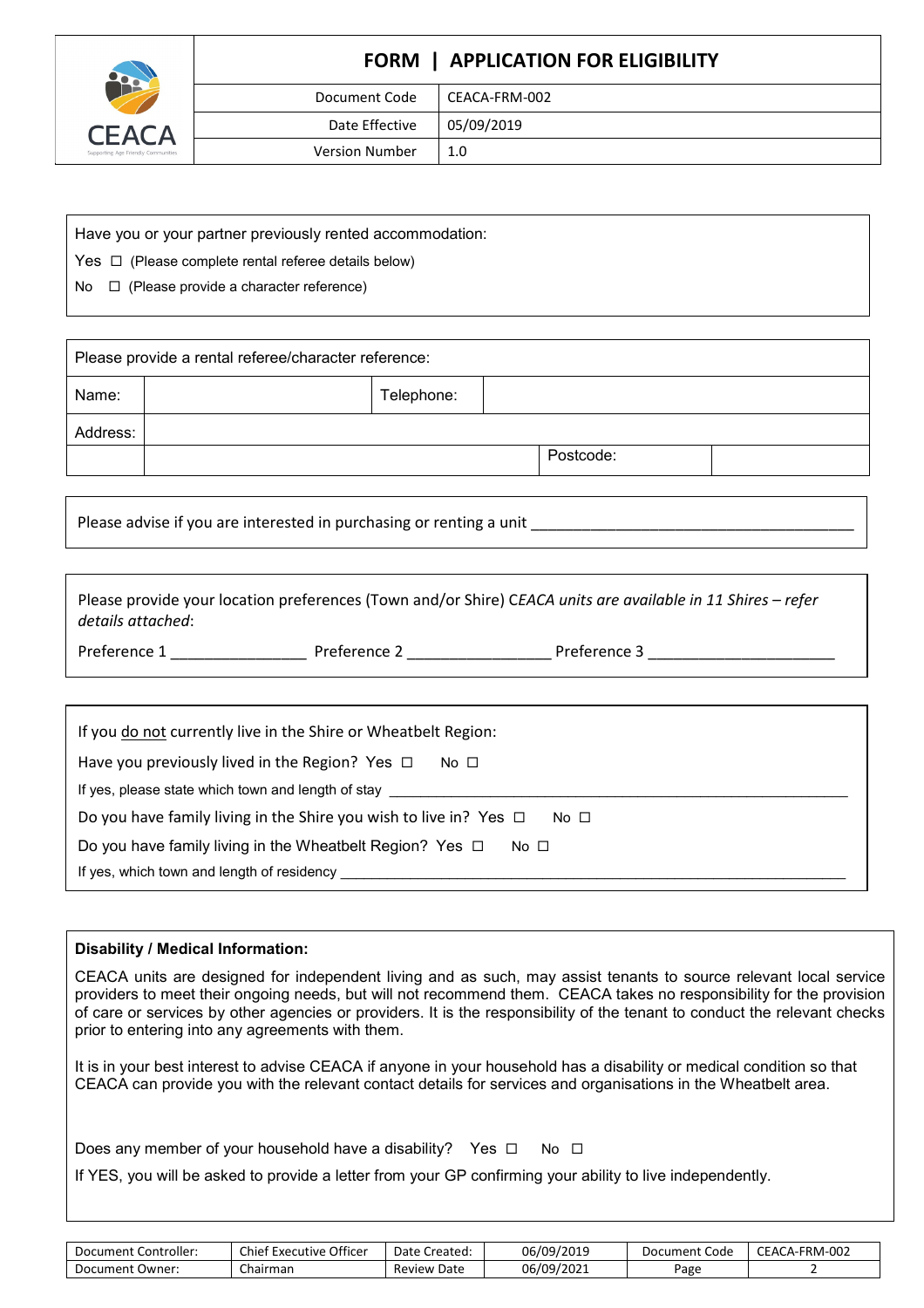

# **FORM | APPLICATION FOR ELIGIBILITY** Document Code | CEACA-FRM-002 Date Effective | 05/09/2019 Version Number | 1.0

# **INCOME AND ASSETS (MAIN APPLICANT)**

| <b>Your Gross Weekly Income</b> |                          |                  |              | Cash Assets                 | Other  | Residency |
|---------------------------------|--------------------------|------------------|--------------|-----------------------------|--------|-----------|
| Pension<br>type                 | <b>Pension</b><br>amount | Wages<br>/Salarv | Bank Savings | (Definitions on Page 4 & 5) | Income | status    |
|                                 |                          |                  |              |                             |        |           |

**CO-APPLICANT Please give details of anyone who will be residing in the unit with you.** 

| Surname:              |           |              |             |           |                |                  |
|-----------------------|-----------|--------------|-------------|-----------|----------------|------------------|
| <b>First names:</b>   |           |              |             |           |                |                  |
| <b>Address:</b>       |           |              |             |           |                |                  |
| Email:                |           |              |             |           |                |                  |
| Please tick the boxes |           |              |             |           |                |                  |
| Title:                | Mr $\Box$ | Mrs $\,\Box$ | Miss $\Box$ | $Ms \Box$ | Male $\square$ | Female $\square$ |

# **INCOME AND ASSETS (CO-APPLICANT)**

| <b>Your Gross Weekly Income</b> |                          |                  |                     |                                            |                 |                     |
|---------------------------------|--------------------------|------------------|---------------------|--------------------------------------------|-----------------|---------------------|
| Pension<br>type                 | <b>Pension</b><br>amount | Wages<br>/Salarv | <b>Bank Savings</b> | Cash Assets<br>(Definitions on Page 4 & 5) | Other<br>Income | Residency<br>status |
|                                 |                          |                  |                     |                                            |                 |                     |
|                                 |                          |                  |                     |                                            |                 |                     |
|                                 |                          |                  |                     |                                            |                 |                     |

|                       | Is there any other information regarding your personal circumstances that may be relevant to your application?                                                                                           |
|-----------------------|----------------------------------------------------------------------------------------------------------------------------------------------------------------------------------------------------------|
| Declaration:          |                                                                                                                                                                                                          |
|                       | I declare the information in the application is true and correct.                                                                                                                                        |
| Signed (Applicant)    | Date:                                                                                                                                                                                                    |
| Signed (Co-Applicant) | Date:                                                                                                                                                                                                    |
|                       | Warning: It is important the details of your application are true and accurate. A false declaration will result in the<br>withdrawal of your application and the loss of your place on the waiting list. |

*Note: Applicants who own or part-own property but are unable to reside in the property may be deemed eligible subject to consideration of their circumstances. Examples include: the property is uninhabitable; domestic violence; family separation; inherited property that has multiple owners or is interstate, seniors unable to live in their property because of mobility requirements; and/or properties that cannot be sold due to market or legal constraints.*

| Document Controller: | Chief Executive Officer | Date Created:      | 06/09/2019 | Document Code | CEACA-FRM-002 |
|----------------------|-------------------------|--------------------|------------|---------------|---------------|
| Document Owner:      | Chairman                | <b>Review Date</b> | 06/09/2021 | Page          |               |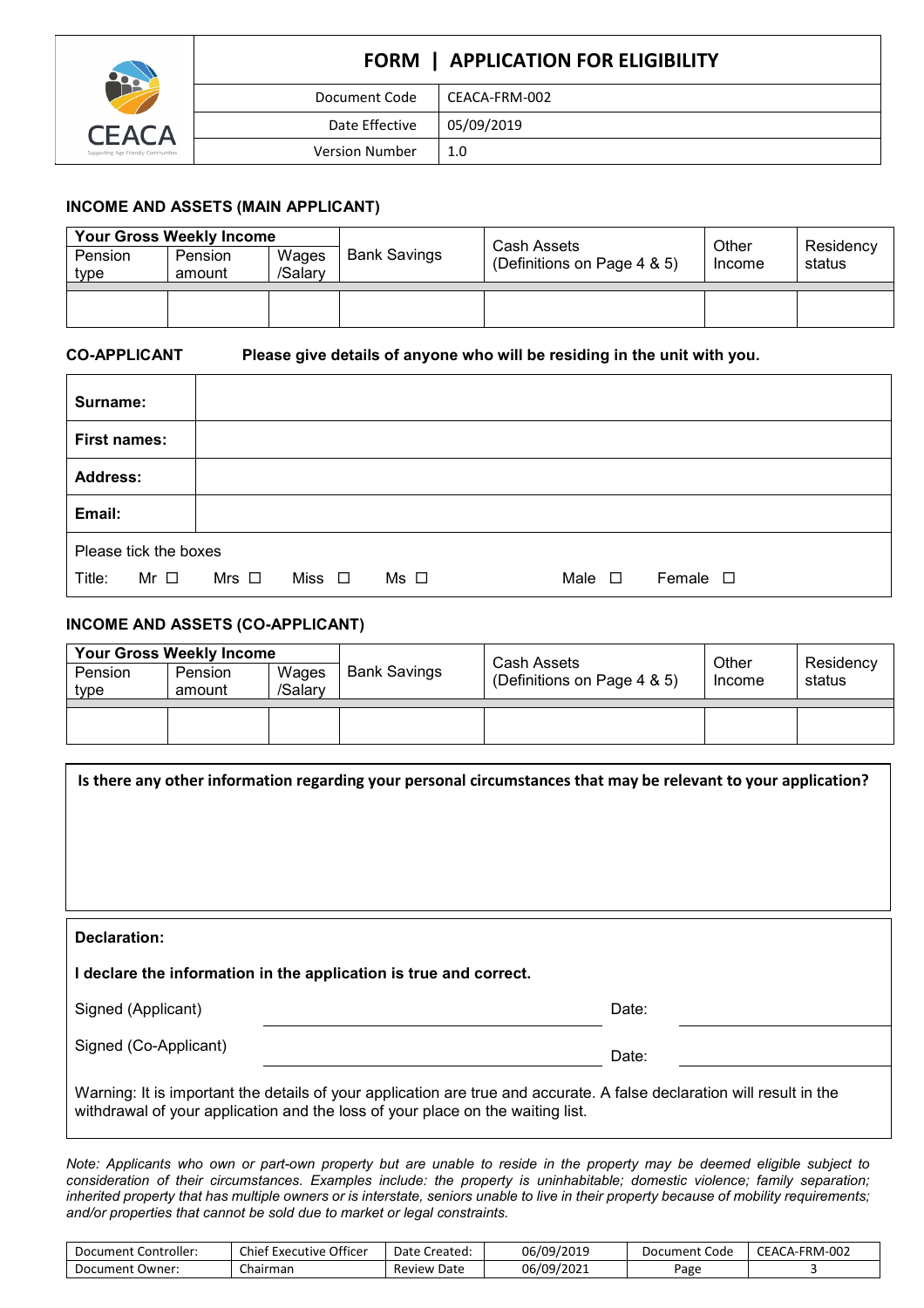

# **FORM | APPLICATION FOR ELIGIBILITY** Document Code | CEACA-FRM-002 Date Effective | 05/09/2019 Version Number | 1.0

# **INFORMATION ON ASSET ELIGIBILITY LIMITS**

To be prioritised for CEACA **AFFORDABLE HOUSING** units, applicants must have assets limits within those stated for **Band A** or **Band B** below and in accordance with the *Department of Communities Asset Eligibility Limits*. Those applicants who do not meet the criteria are welcome to apply and will be given a priority rating before being added to the CEACA Waiting List.

Households must not own or be part owner of property or land that constitutes a viable housing option. The asset eligibility limits to be applied by Registered and Unregistered Community Housing Organisations are listed below. If the household do own or are a part owner of property of land, CEACA will assess the application on a case by case basis and allocate a priority rating to purchase a unit. The rental option is not open to applicants who do not comply with Band A or Band B criteria.

CEACA allocates units to people at or near the top of the CEACA waitlist, as per rules set by the Department of Communities. Rent levels for these units are set according to a household's income.

# **BAND A - VERY LOW**

Details of income eligibility for different household sizes are shown in the table below:

| <b>Household Type</b>                      | <b>Cash Asset Limit</b> |
|--------------------------------------------|-------------------------|
| Single                                     | \$38,400                |
| Couples                                    | \$63,800                |
| Seniors 60 years plus (singles or couples) | \$80,000                |
| People with disabilities                   | \$100,000               |

# **Band A - Assessable Assets**

- Deposit in a bank, credit union, building society, savings/cheque account, cash, term deposit, shares;
- Managed investments (loans, debentures, friendly society, insurance bonds, unlisted equity and property trusts.

# **Assets excluded from assessment:**

- Car
- Antique furniture
- Stamp collection
- Life insurance policies

Superannuation and annuities that are not accessible are not assessed, but any annual income/return/dividend received are assessed as part of the income assessment process.

- **Superannuation funds for applicants under the age of 55 years:**  Superannuation funds that cannot be realised are not assessed as an asset.
- **Superannuation funds for applicants 55 years of age and over:** Where a lump sum superannuation payment is taken, it will be treated as a cash asset and any income derived will be assessed for eligibility and rent assessment purposes.

| Controller:<br>Document ' | Officer<br>$\sim$<br>:hief I<br>Executive<br>∼ | Date C<br>: Created | 06/09/2019 | Code<br>Document | <b>CA-FRM-002</b><br>$\overline{\phantom{0}}$<br>FAL. |
|---------------------------|------------------------------------------------|---------------------|------------|------------------|-------------------------------------------------------|
| Document '<br>Owner:      | $\sim$<br>hairman<br>∼                         | Date<br>Review      | 06/09/2021 | Page             |                                                       |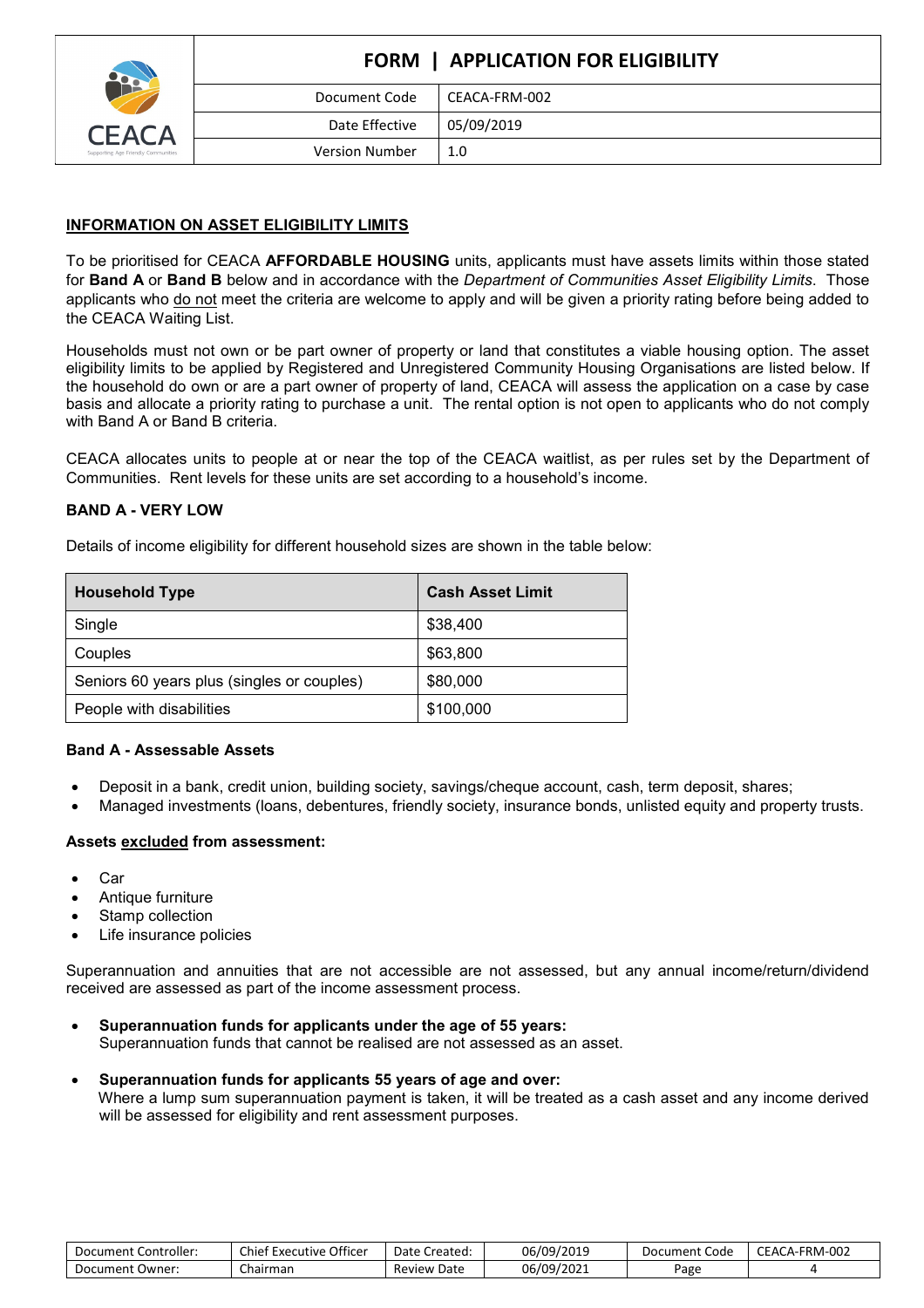

# **FORM | APPLICATION FOR ELIGIBILITY** Document Code | CEACA-FRM-002 Date Effective | 05/09/2019 Version Number 1.0

## **BAND B - LOW**

| <b>Household Type</b>                          | <b>Cash Asset Limit</b> |
|------------------------------------------------|-------------------------|
| Single                                         | \$332,000               |
| Partnered (Combined)                           | \$412,500               |
| Couple but separated due to illness (combined) | \$412,500               |

## **Band B – Assessable (Cash) Assets**

- Any cash or money you have in bank, building society or credit union accounts (including interest free accounts), interest bearing deposits, fixed deposits, bonds, debentures, shares, property trusts, friendly society bonds and managed investments.
- Any assets you hold in superannuation and rollover funds if you are of Age Pension age.
- Value of any real estate, including holiday homes you own (does not include your principal home).
- Value of any businesses or farms, including goodwill (where goodwill is shown on the balance sheet).
- Surrender value of life insurance policies.
- Value of gifts worth more than \$10,000 in a single year or more than \$30,000 in a 5-year period.
- Value of any loans (Inc. interest-free loans) you have made to family trusts, family, organisations.
- Value of any motor vehicles you own.
- Value of any boats or caravans you own which you do not use as a home.
- Value of your household contents and personal effects.
- Value of any collections you have for trading, investment or hobby purposes.
- Value of your entry contribution to a retirement village if it is less than the difference between, he homeowners' and non-homeowner's asset limits.
- Some income stream products.
- Attributed value of a private trust or private company where you are a controller of that trust or company.
- Value of a life interest created by you or your partner, or upon the death of your partner.

#### **DEFINITIONS**

**Affordable Housing** means housing that must be leased to Eligible Persons at a rent less than 75 per cent of Market Rent or in accordance with the relevant policies.

**Asset** means any property or item of value the household owns or has an interest in, including those held outside Australia.

**Disability** means any person with an intellectual, psychiatric, cognitive, neurological, sensory or physical impairment that is permanent or likely to be permanent, which impacts on the housing needs of that person in terms of housing design, amenity level or proximity to appropriate medical and support services.

**Eligible Persons** means persons who meet the Housing Authority's eligibility criteria for Affordable Housing or Social Housing.

| : Controller:<br>Document C | Officer<br>Chief Executive | Date Created:  | 06/09/2019 | Document Code | <b>CEACA</b><br>`A-FRM-002<br>UL. |
|-----------------------------|----------------------------|----------------|------------|---------------|-----------------------------------|
| Document Owner:             | Chairman                   | Date<br>Review | 06/09/2021 | Page          |                                   |